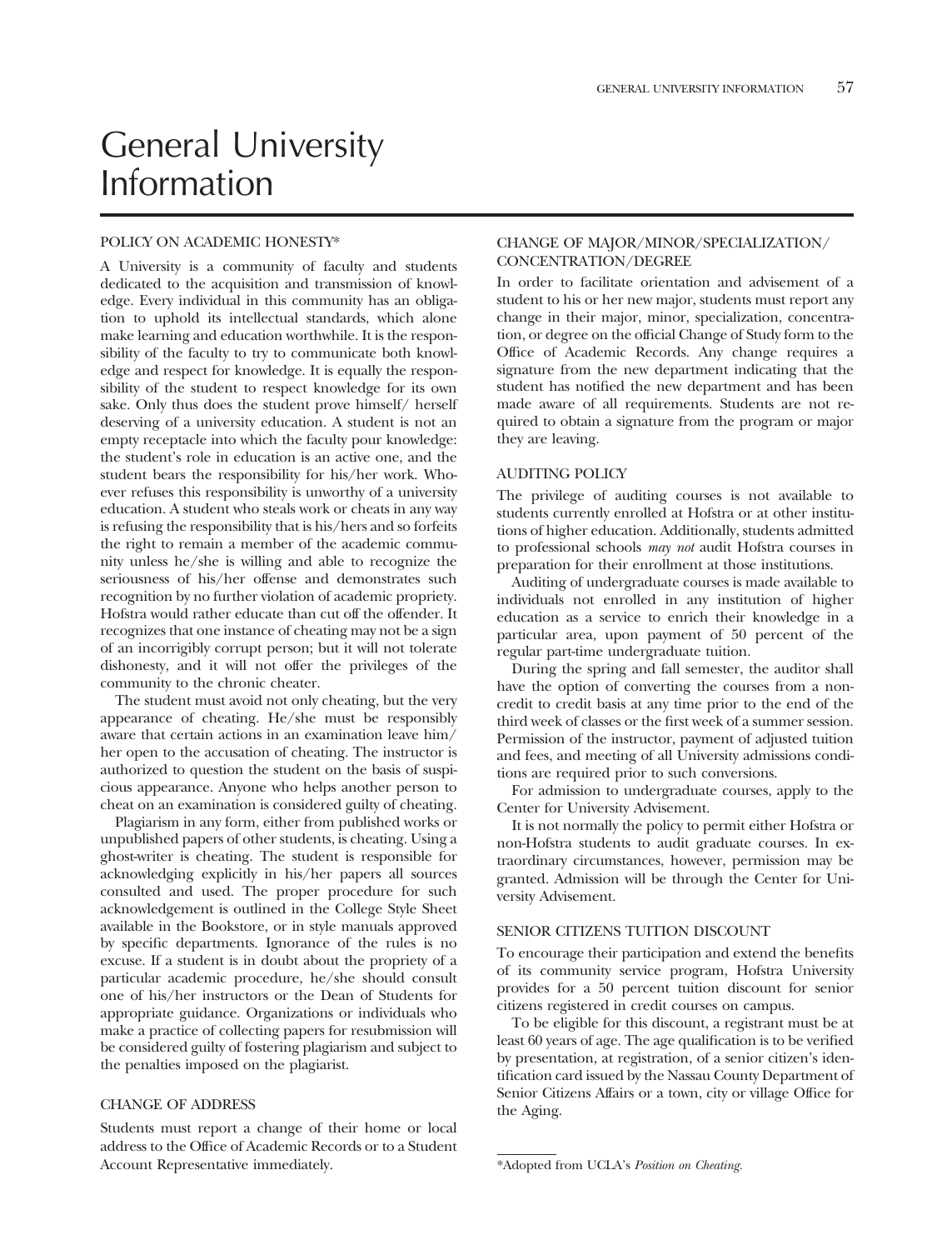# VISITING STUDENTS

#### Permission to Attend from Other Colleges

Students enrolled in an accredited college or university wishing to attend Hofstra during any session are required to submit written approval by the appropriate officials from their home institution certifying their good academic standing. Materials are to be submitted to the Office of Academic Records either prior to or at the end of registration. Students visiting Hofstra accept full responsibility for University tuition, fees and other applicable charges in effect at Hofstra for the session or semester of attendance.

Visiting undergraduate students shall not be permitted to enroll in graduate courses at Hofstra.

# Some Definitions

# THE ACADEMIC CALENDAR

Highlights of the calendar for the 2003-2004 academic year appear on the inside front and inside back covers of this publication. The program of regular semesters (for New College, and School for University Studies Calendar, see inside front and back covers) is based on the  $4 \times 4$ calendar with fall classes beginning on September 2 and concluding on December 20. All spring semester classes begin February 2 and end May 22. The January Session, the period between semesters, can be used as a holiday, for independent or group study programs or for special educationally related projects. Credit courses are offered during this session. For information, consult the Admissions Office.

# SEMESTER HOUR

Semester hour is the term used to describe the number of credits received by the student for successfully completing a specifc course. The defnition of semester hour is "one one-hour period of participation in class per week, or a minimum of two hours of laboratory or studio work per week for one semester, or the equivalent."

It should be noted that the semester-hour credit given a course is not necessarily equal to the actual number of hours spent in the class. This applies particularly to courses in the sciences and fne arts, where laboratory or studio sessions are scheduled in addition to regular class lectures.

Most courses are given credit of between two and four semester hours; a full-time student normally registers for 15 or 17 semester hours, consisting of fve or six courses for each semester, chosen with the aid of a faculty adviser. No student may register for over 18 semester hours without special permission of the major adviser and the dean of the academic unit.

Part-time evening students are advised to limit their program to nine semester hours in the spring and fall semesters except by special permission. For Summer Session enrollment, see page 10.

In the case of full-year courses (those bearing hyphenated numbers in the department listings) both semesters of the course must be satisfactorily completed before semester hour credit can be received for either semester.

Since all courses are not offered every semester, students should consult the *Class Schedule* for specifc offerings before registering for their programs.

### ELECTIVE

An elective is a course students choose to take either because of their special interest in it, because it helps to satisfy their intellectual curiosity or because it complements their college degree requirements. An elective course may be outside of a student's feld or discipline, or it may have a direct relationship to his/her degree program. Limits are placed on the number of elective credits students can earn, and students must consult with a faculty adviser when planning a program of study.

# COMMON HOUR

To facilitate student and faculty participation in extracurricular and cocurricular events, the schedule of undergraduate day classes leaves open a common hour on Wednesdays from 11:15 a.m. to 12:40 p.m.

# FULL-TIME UNDERGRADUATE STATUS

Undergraduate students are considered full time if they are registered for a minimum of 12 semester hours per semester. Off-Campus Education courses and credits are counted in the 12 semester hours.

Education students are considered as full-time students if they are enrolled in student teaching plus one additional required course, where appropriate.

University Without Walls students are considered full time according to the criteria specifed in the specifc program guidelines.

#### MATRICULATED STUDENT

A student who has successfully satisfed all admission requirements and has been offcially accepted into a degree program at the University.

#### STUDY TIME

Each student should schedule study time for each week equal to *at least twice* the number of hours spent in class.

# CLASS SCHEDULES

Classes at Hofstra begin at 7 a.m. each day, Monday through Friday. Classes are usually scheduled for meetings on Monday, Wednesday and Friday with ffty-fve minute periods, or on Tuesday and Thursday with eightyfive minute periods. Laboratory sessions are scheduled separately from the regular lecture hours for a course.

Evening classes are normally scheduled on a Monday-Wednesday and Tuesday-Thursday combination. However, some 200-level and 2-semester hour courses meet once weekly as do courses scheduled on Saturday.

## LIBERAL ARTS

A liberal arts course is designed to help students grasp the range of possibilities for shaping their lives with particular reference to the formulation of their thoughts, sensibilities and notions of meaning. Such courses concern themselves with questions of basic human values and with the ways of understanding the character and organization of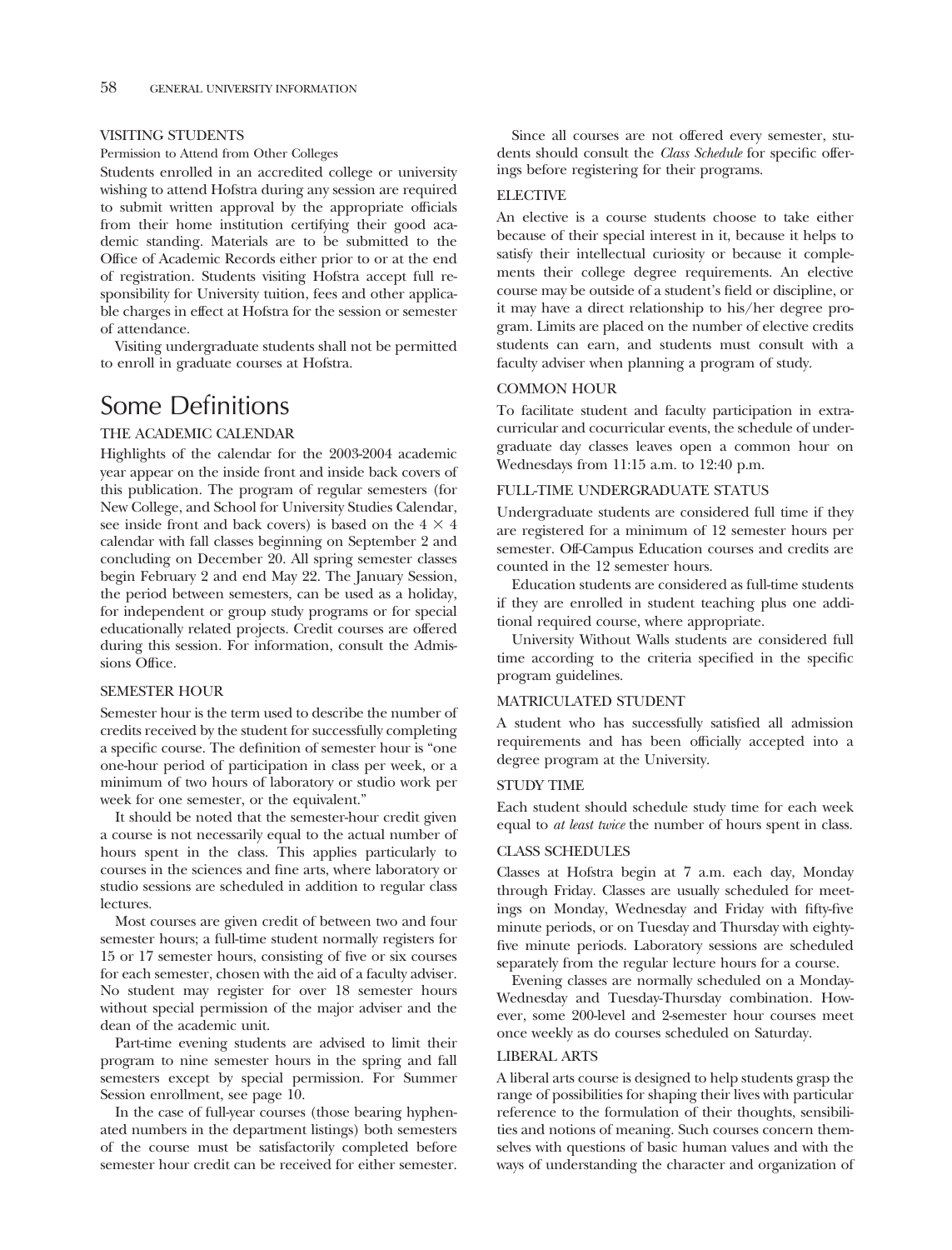reality. They focus upon the various approaches to selfexamination and the inquiry into the outside world of nature and society.

It is an underlying assumption of all liberal arts courses that we must make ourselves aware of, and evaluate, the ends toward which we apply our intellectual efforts and develop our feelings. Liberal arts courses stress the development of clarity of expression, power of discovery and creative imagination. Techniques of communication and the applications of theory to practice are crucial objectives of education, but courses which emphasize skills as preprofessional training are not considered liberal arts courses.

All courses in the Hofstra College of Liberal Arts and Sciences, New College of Hofstra University, and the School of Communication are liberal arts courses unless otherwise indicated. All courses in the Zarb School of Business, School of Education and the Reading Center are *not* for liberal arts credit unless otherwise noted. The following lists the courses that are *exceptions* to the general rules just stated:

DIVISION OF THE HUMANITIES-all are liberal arts courses *except*:

Art History 168

- Drama 5, 13, 14, 15, 16, 17, 18, 19, 20, 23, 24, 55, 155, 156
- English 170, 174, 178, 178A, 178B, 178C, 178D
- Music 30, 31 through 38A, 39A, 107, 107A, 108, 172, 172A, 173, 174, 175, 190, 191, 101C-122C, 101D-120D, 122D
- Division of the Natural Sciences, Mathematics, Engineering and Computer Science—all are liberal arts courses *except*:

Biochemistry 173, 182, 183

- Chemistry 111, 173, 182, 183, 192
- Computer Science 163
- Engineering 1, 32B, 34, 47, 62, 114, 117, 134, 136, 138, 140, 143B, 143E, 143F, 146, 160, 169, 170, 180, 183, 199 Geology 20, 104, 120, 131
- Physicians Assistant Studies 1, 2, 112, 113, 114, 115, 116, 117, 118, 119, 120, 121, 122, 123, 124, 125, 126, 127, 130, 131, 150, 155, 160, 165, 170, 175, 180, 190
- Division of the Social Sciences—all are liberal arts courses *except*:

Psychology 88, 179

Speech-Language-Hearing Sciences 104, 138

- Military Science—all are liberal arts courses *except*: MS 1C, 1E, 2C, 2E and associated leadership laboratories
- SCHOOL OF COMMUNICATION—all are liberal arts courses *except:*
- Audio/Video/Film 14, 21, 24, 26, 40, 41, 44, 64, 65, A-Z, 66, 84, 91, 94, 100, 104, 106, 134, 144, 145, 152, 161, 164, 165, 167
- Journalism 15, 16, 56, 67, 76

SCHOOL OF EDUCATION—the *only* liberal arts courses are: Foundations of Education 111, 127, 131

Physical Education and Sport Sciences 159 Reading 12.

Hofstra University Honors College—all are liberal arts courses *except*: HUHC 21, A-Z

Special Project Courses are *not* for liberal arts credit.

#### CURRICULUM EVALUATION

In its attempt to provide students with the best possible education, Hofstra University engages in a continuing program of self-evaluation. As part of this evaluation, it is necessary from time to time to require that students participate in surveys or testing programs. The purpose of such programs is to provide general data for University use, *not* to evaluate any particular student. Individual results, will, in no case, become part of the student's records.

# The Course Numbering System

This *Bulletin* lists all the courses offered by the University in its programs.

Courses numbered from 1 to 199 are for *undergraduates only.* All courses below the 200 level do not carry graduate credit.

Courses numbered 200 and above are for *graduate*  credit with the exception that courses taken by students in the New College University Without Walls program are strictly on the undergraduate level, and 200 and above level business courses are open only to matriculated Zarb School of Business graduate students. 2000-level courses are graduate courses offered in conjunction with 100-level courses, for which graduate students are expected to fulfll substantially enhanced requirements. (See page 80 for details.)

Course numbers may be separated by a comma, hyphen or ampersand. For example:

Course 1, 2 indicates that either course may be elected for credit independently of the other.

Course 1-2 indicates that course 1 must be completed before course 2 is taken, and that no credit toward a Hofstra degree is given for a hyphenated course until both semesters of work are satisfactorily completed.

Course1&2 indicates that course 1 may be elected for credit without course 2, but course 2 may not be taken until course 1 has been satisfactorily completed.

Course numbers with A through Z designations usually indicate that as individual subjects are selected, each is assigned a letter and added to the course number. The course may be taken any number of times as long as there is a different letter designation each time it is taken.

The University reserves the right to withdraw any scheduled course without notice.

# AVAILABILITY OF RECORDS

## To Parents and Students

The University complies with all provisions of Public Law 93-380 (Privacy Rights of Parents and Students— disclosure law). Students may make an appointment in the